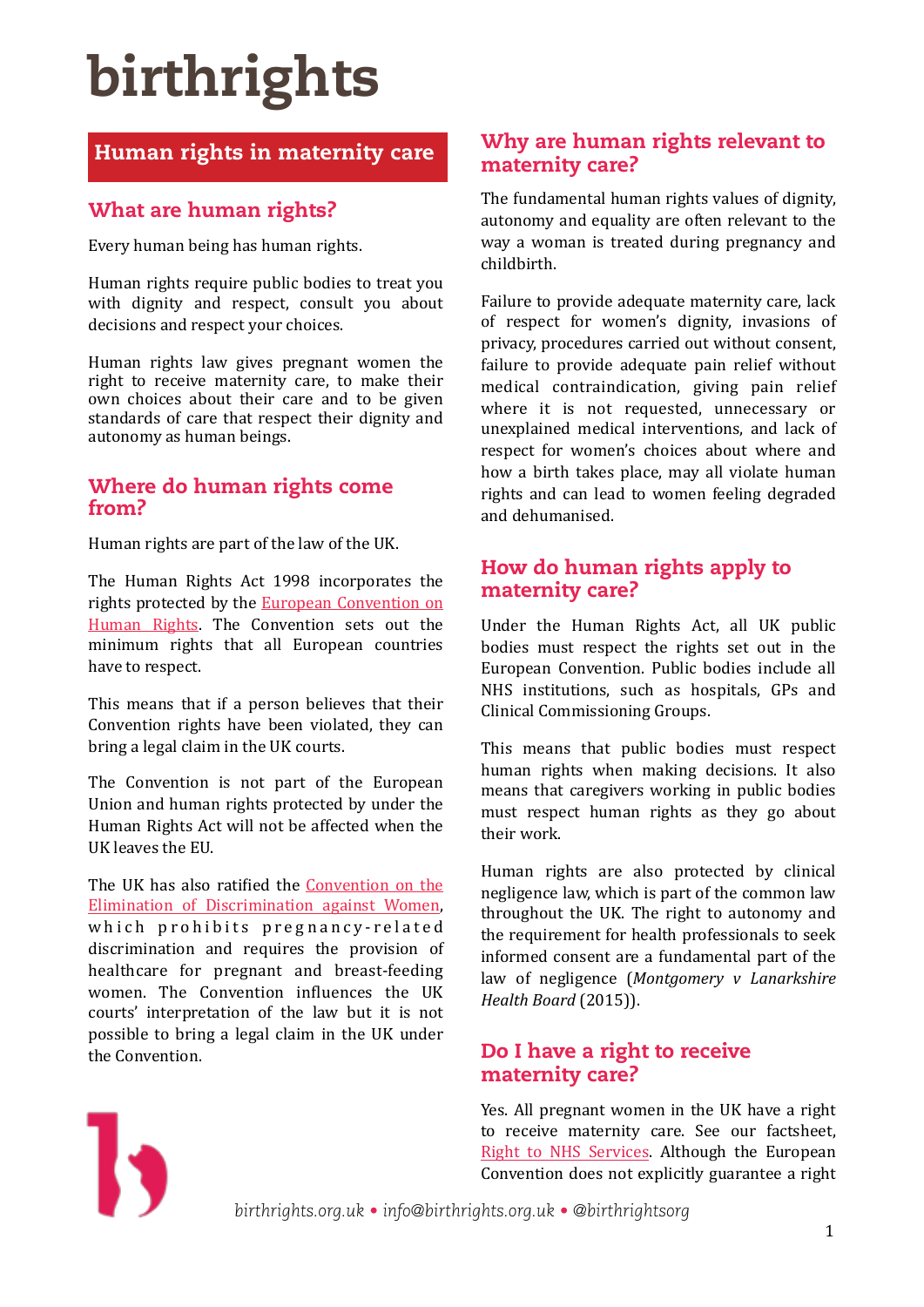# birthrights

to healthcare, Article 2 protects the right to life and requires the state to provide access to basic life-saving health services, including maternity care. 

Overseas citizens may be charged for maternity care in some circumstances, but care must always be provided even if the patient cannot pay the charge.

### Do I have a right to make choices about my care?

Yes. Women have the right to make their own choices about how they manage their pregnancy and birth. 

Article 8 of the European Convention guarantees the right to private life, which the courts have interpreted to include the right to physical autonomy and integrity.

The right to autonomy means that a woman's consent must always be sought before performing any medical procedure. Failure to obtain consent violates Article 8, and may also violate the prohibition on inhuman and degrading treatment under Article 3.

Failure to provide sufficient, objective and unbiased information for a woman to make an informed choice will also violate Article 8. See our factsheet, Consenting to Treatment.

The European Court of Human Rights has held that the right to private life includes a right for women to make choices about the circumstances in which they give birth, including whether to give birth at home (*Ternovszky v Hungary* (2011); *Dubska v Czech Republic* (2016)). See our factsheet, Choice of Place of Birth.

The right to make choices about childbirth includes the right to decline any medical care at all. See our factsheet, Unassisted Birth.

## Do human rights guarantee standards of care?

Yes. All women are entitled to care which respects their basic dignity, privacy and autonomy. 

Article 3 of the European Convention prohibits inhuman and degrading treatment. If caregivers fail to provide care which is needed to avoid preventable suffering  $-$  such as pain relief  $-$  then this could amount to inhuman or degrading treatment. 

Article 8 of the European Convention requires public bodies to respect dignity and autonomy.

Article 14 of the European Convention prohibits discrimination and entitles women to equal treatment in their maternity care. This makes it unlawful for NHS organisations or individual caregivers to discriminate against pregnant women on grounds such as disability, race, religion, immigration status and national origin.

# Do I have a right to pain relief?

You have a right to make informed choices about the circumstances in which you give birth. If you have requested pain relief, it should be provided unless there are good reasons for refusing to provide it, such as a clinical contraindication (i.e. a medical reason for not providing the treatment). 

Article 3 of the European Convention prohibits inhuman and degrading treatment. If caregivers fail to provide care which is needed to avoid preventable suffering  $-$  such as pain relief in a clinically appropriate form - then this could amount to inhuman or degrading treatment in some circumstances, such as undergoing procedures without appropriate anaesthetic.

## Do human rights protect an unborn child?

No. Unborn children do not have separate legal recognition under the European Convention or